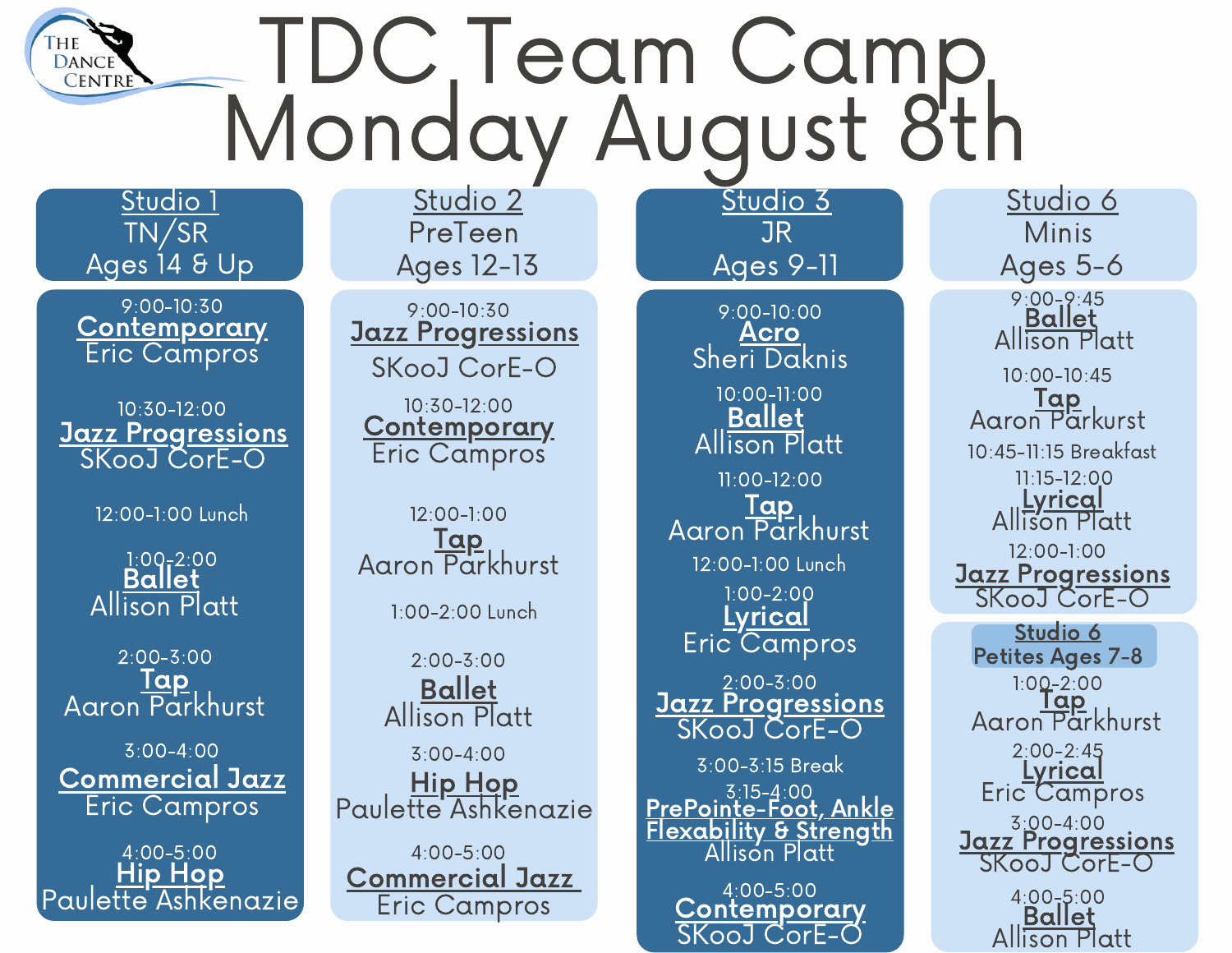## TDC Team Camp Tuesday August 9th

Studio 1 TN/SR Ages 14 & Up

**DANCE CENTRE** 

Contemporary Fusion & Partner Work SKooJ CorE-O 9:00-10:30

Street Jazz Paulette Ashkenazie 10:30-12:00

1:00-2:00 Lunch Floor Barre & Foot Ankle Flexability & **Strength** Elise Klinger <u>Tap</u> Aaron Parkhurst 12:00-1:00 2:00-3:00

**Modern** SKooJ CorE-O 3:00-4:00

Pop & Lock LaVon Patterson 4:00-5:00

Studio 2 PreTeen Ages 12-13

Street Jazz Paulette Ashkenazie 10:30-11:45<br>**Contemporary Fusion** SKooJ CorE-O 2:00-3:00 Lunch Tap Aaron Parkhurst Modern SKooJ CorE-O Hip Hop LaVon Patterson 9:00-10:30 12:00-1:00 1:00-2:00 3:00-4:00 Floor Barre & Foot Ankle Flexability & **Strength** Elise Klinger 4:00-5:00 11:45-12:00 Break

Studio 3 **Juniors** Ages 9-11

Musical Theater Jessica Corrigan Floor Barre & Foot Ankle Flexability & **Strength** Elise Klinger 10:00-11:00 12:00-1:00 Lunch Tap<sup>"</sup> Aaron Parkhurst Hip Hop LaVon Patterson Modern SKooJ CorE-O  $9:00 - 2:45$ 11:00-12:00 1:00-2:00 2:00-3:00 Jumps Leaps & Turns Keryn Dirk 3:30-4:00 3:00-3:30 Break 4:15-5:00 **Lyrical** Keryn Dirk

Studio 6 **Petites** Ages 7-8

**Acro** Sheri Daknis 9:00-10:00

Tap Aaron Parkurst 10:00-11:00

Ballet Elise Klinger 11:15-12:00 12:00-1:00

Hip Hop LaVon Patterson

yu-1.4<br>Tap Aaron Parkhurst  $1:00 - 1:45$ Hip Hop LaVon Patterson Studio 6 Minis Ages 5-6 2:00-2:45 2:45-3:15 Craft Break

Ballet Elise Klinger 3:15-4:00 4:15-5:00 Lyrical SKooJ CorE-O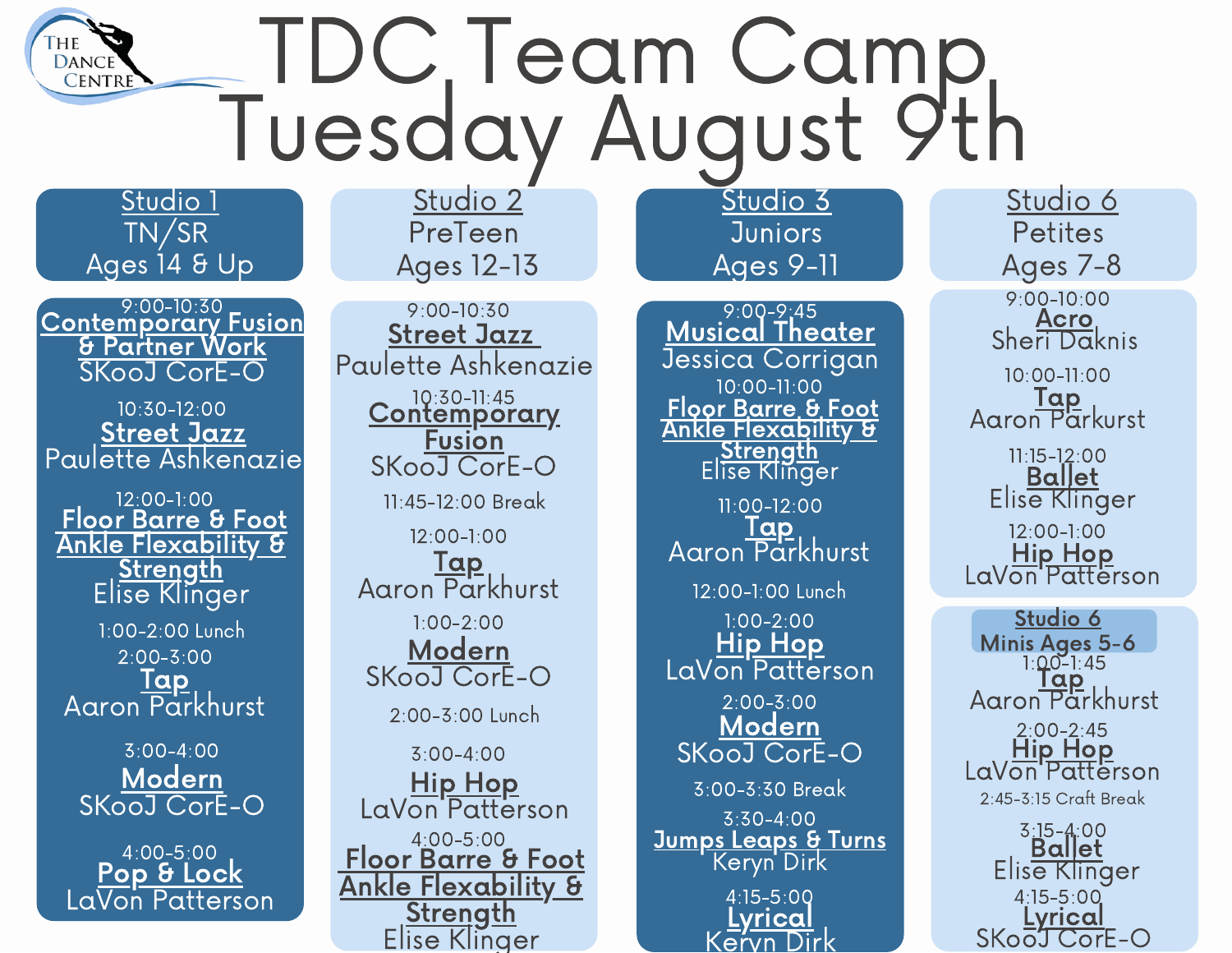## **THE TRANGE TO COMP COMP Wednesday August 10th**

Studio 1 TN/SR Ages 14 & Up

Commercial 9:00-10:30 <u>Contemporary</u> Derek Mitchell

Ballet Ronnie Todorowski 10:30-12:00

12:00-12:30 Lunch

Jazz Progressions Shannon Atkins 12:30-1:30

1:30-2:00 Break

Jazz Funk Derek Mitchell 2:00-3:00

Lyrical Shannon Atkins 3:00-4:00

Jumps Leaps & Turns Madison Kennedy 4:00-5:00

Studio 2 PreTeen Ages 12-13

Ballet Ronnie Todorowski 9:00-10:30

> Commercial 10:30-11:30 Contemporary Derek Mitchell

Jazz Progressions Shannon Atkins 11:30-12:30

12:30-1:00 Lunch

Jumps Leaps & Turns Madison Kennedy Lyrical Shannon Atkins 1:00-2:00 2:00-3:00

> 3:00-4:00 Jazz Funk Derek Mitchell

Musical Theater Ronnie Todorowski 4:00-5:00

Studio 3 **Juniors** Ages 9-11

Yoga & Flexability Katie McPartlin Jazz Progressions Shannon Atkins 9:45-10:45 9:00-9:45

> 11:30-12:00 Lunch Lyrical Shannon Atkins .x∪−ı.∪<br>**Acro** Sheri Daknis 10:45-11:30 12:00-1:00

**Ballet** Ronnie Todorowski 1:00-2:00

Jumps Leaps & Turns Madison Kennedy 2:00-3:00

3:15-4:00 Musical Theater Ronnie Todorowski

4:00-5:00 Jazz Funk Derek Mitchell

Studio 6 **Minis** Ages 5-6

Jazz Progressions Shannon Atkins 9:00-9:45

Acro Sheri Daknis 10:00-11:00 11:00-11:30 Craft Break

Jazz Funk Derek Mitchell 11:30-1<mark>2</mark>:15

12:15-1:00<br>**Ballet** Ronnie Todorowski

<u>Jazz Funk</u> Derek Mitchell 1:00-2:00 Ballet Ronnie Todorowski Studio 6 Petites Ages 7-8 2:00-3:00 **Jumps Leaps & Turns** Madison Kennedy 3:15-4:00

4:00-5:00 Jazz Progressions Shannon Atkins